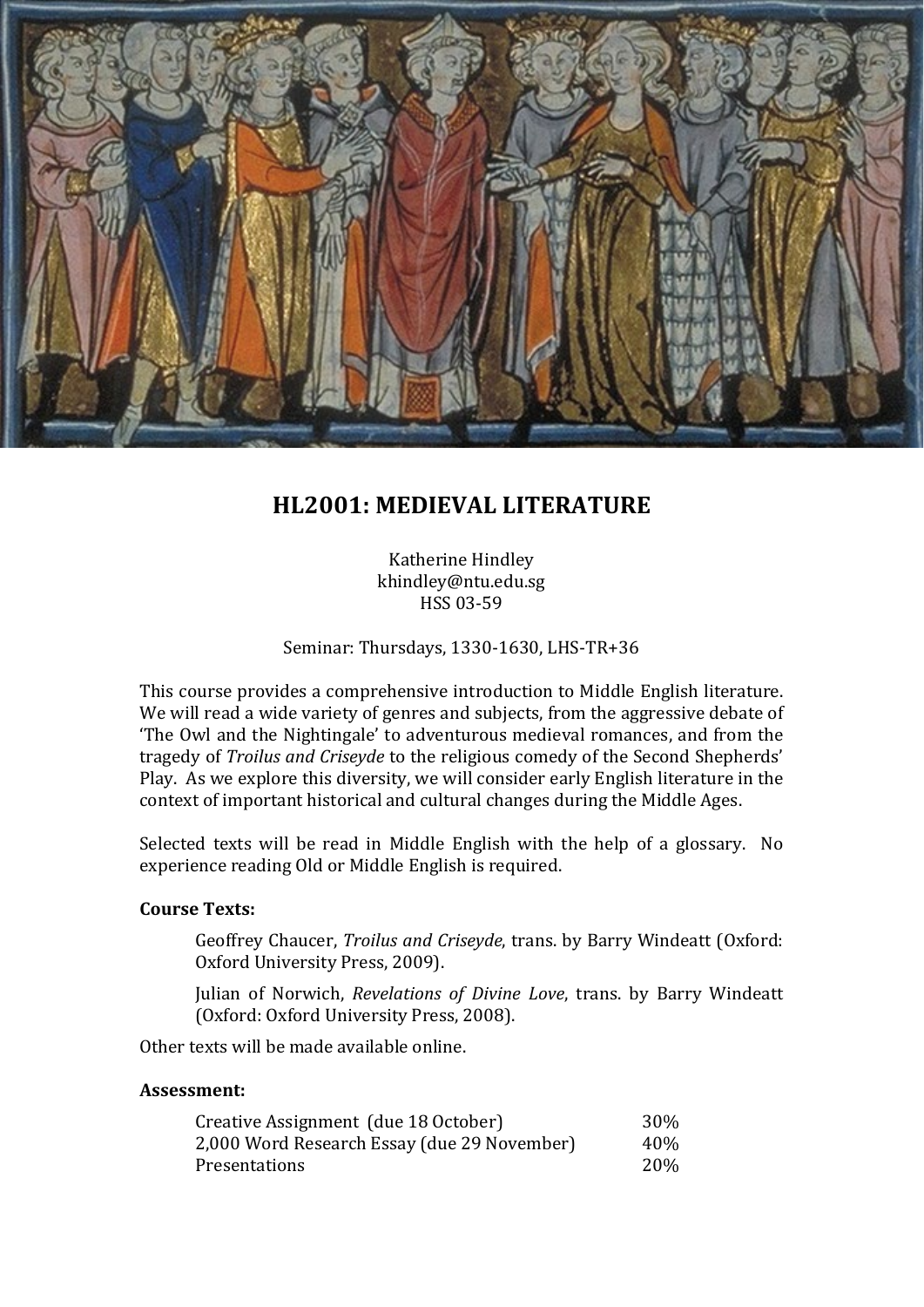#### Participation 10%

The essay should engage critically with the texts and with scholarly debates about them. It should be polished and fully referenced. It should make a clear and well-argued claim that is supported by close reading of the text and of relevant outside sources. All paragraphs should be related to this topic and follow a coherent, persuasive structure. Points should be fully developed and supported with specific evidence. As the major written assignment for this course, your essay will be submitted through Turnitin.

For the creative assignment, you will choose a medieval text to adapt into a form of your choice (e.g. film, radio play, comic book, short story). This will require you to think about the relative importance of various elements of the medieval work, as well as how they would have been received by their original audience. The creative assignment will be submitted along with a short essay (500 words) explaining the choices you have made for your adaptation.

You will present in class on the literary texts and historical sources under discussion, situating them within the broader academic field. You will also present your own research in progress at an in-class mini-conference.

The participation grade will reflect your commitment to the class as evidenced by attendance, preparation of readings, contribution to discussions, and productive responses to others' ideas. Read the assigned texts thoroughly, making notes as you go. Note questions and problems that occur to you, and be ready to share these ideas in class.

#### **Course Policies:**

- Attendance and Participation: The success of any seminar depends on the active participation of all its members. Barring illness or emergencies, you must attend every seminar. You must arrive on time, having done the required readings and any assigned work, and be ready to participate in the class discussion. Failure to do so will reduce your participation grade Failure to do so will reduce your participation grade significantly. If you need to miss a class you must get in touch with me *before* that week's meeting.
- Late Work and Extensions: if your essay is late, it will be marked down by one third of a letter grade for each day that it is overdue (i.e. a paper that would have received a B will receive a B-). No work will be accepted more than three days late. Extensions will be granted only in exceptional circumstances, including documented illness or genuine emergency. You can earn a two-day extension if you work on your paper with a writing coach at the LCC Communication Cube.
- Seeking Help Outside Class: you are encouraged to use any form of legitimate aid to help you write papers and research topics that interest you. Obvious sources of legitimate assistance include your tutors, the coaches at the LCC Communication Cube, and the subject librarians at the library. If you work on a paper with a writing coach, you are eligible for a two-day extension. Please speak to me if you would like to take advantage of this!
- Plagiarism and Academic Dishonesty: Don't do it! If I find that you have misrepresented someone else's work as your own you will fail the assignment and possibly the course. If you are unsure of how or when to